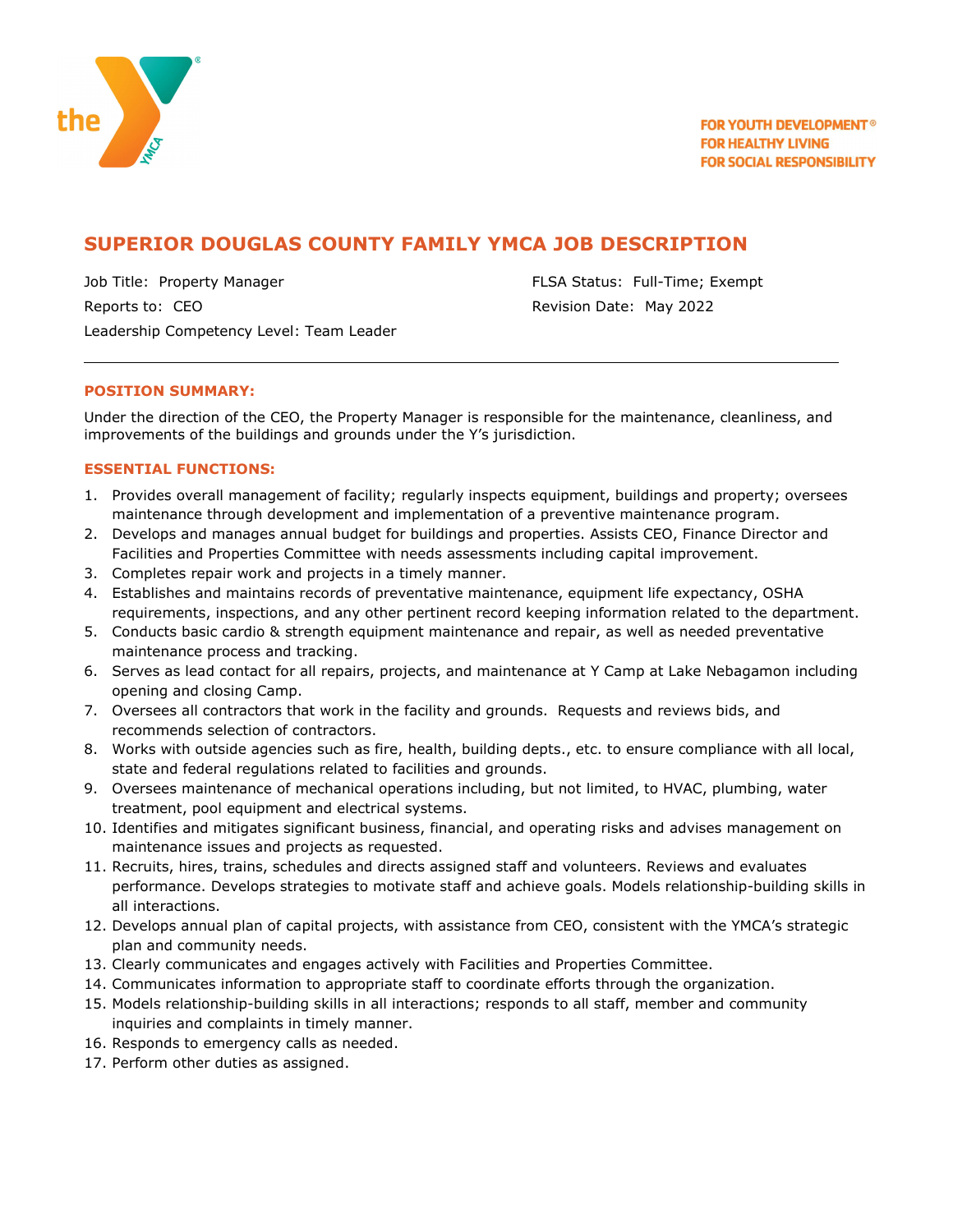#### YMCA COMPETENCIES (Team Leader):

Mission Advancement: Models and teaches the Ys values. Ensures a high level of service with a commitment to changing lives. Cultivates relationships to support fund-raising.

Collaboration: Champions inclusion activities, strategies, and initiatives. Builds relationships to create small communities. Empathetically listens and communicates for understanding when negotiating and dealing with conflict. Effectively tailors communications to the appropriate audience. Provides staff with feedback, coaching, guidance and support.

Operational Effectiveness: Provides others with frameworks for making decisions. Conducts prototypes to support the launching of programs and activities. Develops plans and manages best practices through engagement of team. Effectively creates and manages budgets. Holds staff accountable for high-quality results using a formal process to measure progress.

Personal Growth: Shares new insights. Facilitates change; models adaptability and an awareness of the impact of change. Utilizes non-threatening methods to address sensitive issues and inappropriate behavior or performance. Has the functional and technical knowledge and skills required to perform well; uses best practices and demonstrates up-to-date knowledge and skills in technology.

## QUALIFICATIONS:

#### Education, Training & Work Experience

To perform this job successfully, an individual must be able to perform each essential duty satisfactorily. The requirements listed below are representative of the knowledge, skill, and or ability required. Reasonable accommodations may be made to enable individuals with disabilities to perform the essential functions.

- High School Diploma or equivalent required
- Two years of advanced education in a related field and/or 3+ years in a related field.

# Specialized Knowledge, Skills & Certifications

- Must possess a valid driver's license.
- Working knowledge of mechanical, electrical and plumbing systems, carpentry, and other maintenancerelated areas.
- AFO/CPO Certifications a plus
- Current CPR/AED certification preferred; required within 6 months of hire.
- Strong communication and computer skills.
- Ability to relate effectively to diverse groups of people from all social and economic segments of the community.
- A highly motivated, mission-driven person with strong leadership, management and organizational skills with the initiative to work independently as well as collaboratively.
- Ability to respond to safety and emergency situations

# EQUIPMENT & APPLICATIONS:

Microsoft Office

#### PHYSICAL DEMANDS:

- While performing the duties of this job, the employee is often required to: climb stairs, bend, stoop, kneel, twist, reach with hands, sit, stand for an extended period of time, climb ladders, walk, shovel snow, plow snow, lift and/or move up to 50 pounds, have finger dexterity, grasp, perform repetitive motions, talk, hear and have visual acuity.
- The work is performed both indoors and outdoors and may require travel to various locations.